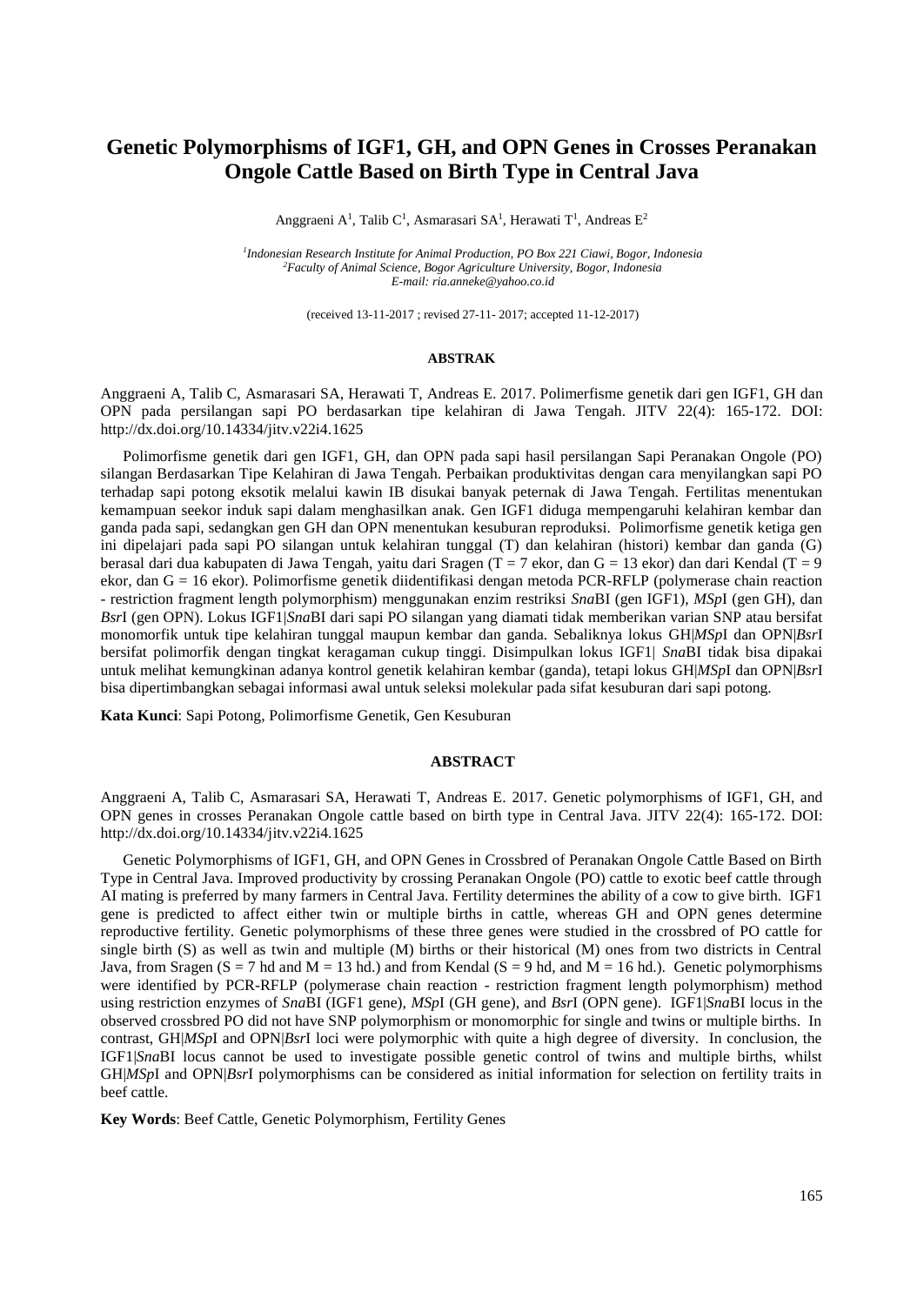## **INTRODUCTION**

Beef cattle have a strategic role in producing red meat for the national population. Java Island is one of the centers of national beef cattle agribusiness, with the highest beef cattle population in the year 2016, as an example, are from East Java 4.407.807 hd., Central Java 674.573 hd., West Java 413.372 hd., and Yogyakarta Special Regency 309.018 hd respectively (DGLAH 2017). Central Java thus becomes one of the national beef cattle production. Animals are mostly raised by small farmers under a cow-calf operation (CCO) system. Crossbreeding through artificial insemination technique is preferred especially by farmers in many areas in Central Java. This is due to adequate facilities and human resources (inseminator) in supporting the easy implementation for artificial insemination (AI) mating. The crossing is preferred because farmers like calves to grow rapidly to give heavier weights, compared to those calves of local beef cattle. Crosses by AI mating are usually performed between local Peranakan Ongole (PO) cattle by the frozen semen of exotic beef cattle bulls mainly from *Bos taurus*, such as Simmental, Limousine, and Brahman.

The ability of reproduction of a cow to produce a calf within a short calving interval (around 12 months) is crucial for the success of beef cattle agribusiness. Another aspect that is also interesting to note, is to see the chances of twinning or multiple births in beef cattle. Large ruminant is very well known as uniparous species. It is very common for beef cattle to have a single calf in one birth (Komisarek & Dorynek 2002; Çobanoğlu 2010). However, at a low level, incidences of cows calving twins or multiple calves per birth occur. The natural frequency of twin and multiple parturitions in cattle ranges from 0.5-4% depending on many genetic and environmental factors (Sawa et al. 2012). Many studies have reported the cows of having twinning and multiple births without extra management and health services could cause detrimental for both cow and calves. Some negative effects from twin and multiple pregnancies were for decreasing fertility of cows by causing longer calving interval by 18 d., reproductive rest period by 9 d., and service period by 10 d., as well as increasing services per conception by 0.15 (Sawa et al*.* 2012). Twins and multiple births cause to lessen overall cow reproductive efficiency and productivity. However, twinning and multiple calves can give profitability under an intensive beef cattle breeding condition. Twinning or multiple births were possible to improve biological efficiency and production as a result of lower input costs during pregnancy and lactation cows (Karlsen et al*.* 2000).

Using molecular technology makes it possible to identify possible genes for having the control on twins and multiple births in beef cattle. Twins and multiple births in cows are known as a trait that follows a quantitative pattern, controlled by many genes. In addition, reproductive traits have many limitations for genetic improvement due to low heritability, sex-related expression, and difficult phenotypic measurements (Singh et al*.* 2014). The molecular selection at DNA level may help to get an earlier decision-making of animals to be considered as breeding stocks. Many studies have investigated genetic polymorphisms of major genes in relation to their effect on fertility. A number of growth and reproductive genes are predicted to affect twins and multiple births in cattle. Those genes are thought in affecting the number of ova produced and the number of transferable embryos, leading as potential gene markers for superovulation response (Yang et al*.* 2010; Deb et al. 2012; Singh et al*.* 2014).

Twinning rate in cattle is basically a sequential product of ovulation rate, conception rate, and embryo survival. Twinning and ovulation rates in cattle are strongly genetically correlated (0.75–0.9) (Gregory et al*.* 1997). This indicates the two traits are influenced by common loci (Lien et al. 2000). Certain variant SNPs or genotypes of IGF1 gene are presumed for having genetic control on twins and multiple births in beef cattle. A study by Echternkamp et al. (1990) proved that twinning and multiple pregnancies in cattle is associated by the increasing IGF-1 concentrations in both blood serum and follicular fluid. The IGF-1 stimulates mitogenesis of granulosa cells and steroidogenesis of ovarian cell cultures. This gene plays an important role in the regulation of folliculogenesis and may be involved in the process of multiple ovulations in cattle. IGF1 gene stimulates ovarian function by acting with gonadotropins to promote growth and steroidogenesis of ovarian cells (Lucy 2001). This is essential in stimulating multiple ovulation rates to give potential twins or multiple pregnancies during the process of fertilization.

GH and OPN genes are two of the other genes that play another role in maintaining twins and multiple pregnancies in cattle. Their roles are to give success on conception rate and embryo survival. Osteopontin (OPN) gene in cattle is located at chromosome 6 (BTA6) closed to quantitative trait loci (QTL) of fertility and milk production (Leonard et al. 2005). OPN is known as secreted phosphoprotein 1 (SPP1). OPN is expressed on maternal and foetal interface suggesting indicating that OPN gene has an important role in maintaining uterine-embryonic microenvironment (Johnson et al*.* 2003). This gene has the function to profoundly impact pregnancy, embryo implantation and placental development (Li et al*.* 2013). Whereas Growth Hormone (GH) gene plays a key role in postnatal growth and developments in tissue, muscle, bone, adipose tissue, udder gland (Sami et al. 2011). GH gene is involved in the processes of sexual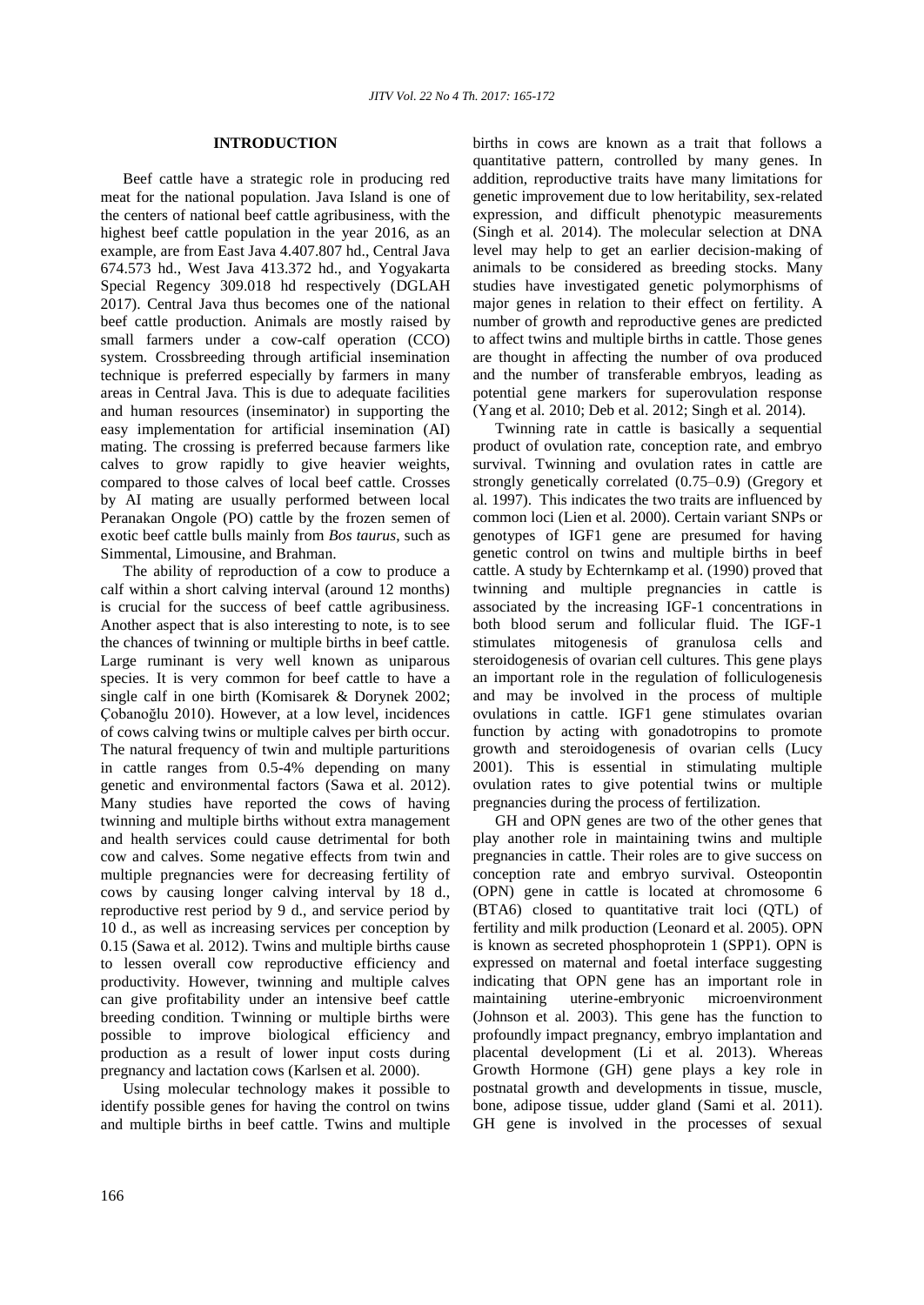differentiation and pubertal maturation as well as participated in gonadal steroidogenesis, gametogenesis and ovulation. This gene has additional roles in pregnancy and lactation through the actions as reflecting direct endocrine actions of pituitary GH or be mediated by its induction of hepatic or local IGF-I production (Hull & Harvey 2001). Significant relationships have been reported between GH concentrations and postpartum period and fertility of cows (Lucy 2008).

This study was aimed to investigate genetic polymorphisms of IGF1, OPN and GH genes in the crossbred PO cattle from two districts in Central Java Province. Information on genetic polymorphisms at certain DNA fragments of IGF1, OPN, and GH genes can be useful to investigate possible genetic control of twins and multiple births as well as fertility traits in beef cattle.

# **MATERIALS AND METHODS**

## **Beef cattle as samples**

Animals as samples in this study were crossed Peranakan Ongole (PO) cattle as the offsprings of crossbreeding PO females to exotic beef cattle breeds such as Simmental, Limousin, and Brahman. The crossed PO cattle were observed from Sragen Regency and Kendal Regency in Central Java Province. A female or a cow determined of having twins or multiple births was that cow for giving twins or multiple births at least once during her life, while that of historical twin or multiple births was that animal calved from twins or multiple births. Abbreviation of cows having (historical) twins or multiple births called M, whilst cow with single birth was grouped as control (S). A total number of the crossed PO cattle observed from Sragen amounted by 20 hd., consisting of the cows having twins or multiple births (M) by 13 hd. (9 females and 4 males), while those with single birth (S) by 7 hd. (all females). Further, the total number of the crossed PO cattle from Kendal were 25 hd, consisting the cows having twins or multiple births (M) by 16 hd (15 females, 1 male), while cows having single birth (S) by 9 hd. (4 females, 5 males).

## **Blood collection**

All of those crossed PO cattle as samples were collected their fresh blood. Blood samples were taken for DNA analysis collected from jugular vein using a 21 G X 1 ½ sized vacutainer or 10 ml syringe containing

heparin anticoagulant substance. A total of 1 to 2 ml of blood samples was stored in a 10 ml tube and added 8 ml of ethanol (EtOH) absolute containing 1 mM EDTA).

#### **DNA extraction**

DNA extraction was done by following four steps. 1. Sample preparation: 200 μl blood sample was inserted into 1.5 ml tube, added by distilled water 1000 μl, and centrifuged at 8000 rpm for 5 min. 2. Degradation of protein: 1xSTE sample was added to a solution of 350 μl, 40 μl SDS 10% and 10 μl proteinase K 5 mg/ml and incubated at 55°C for 2 hours. 3. Degradation of organic matter: the solution was added to 400 μl of phenol, 400 μl chloroform-isoamyl alcohol (24: 1) and 40 μl NaCl, then gently whisked at a room temperature for 1 hour. 4. DNA precipitation was performed by adding: 400 μl supernatant added 40 μl NaCl 5 M and 800 μl ethanol absolute, homogenized, frozen overnight.

#### **DNA amplification**

DNA genomes of the crossed PO cattle from single birth and twin (multiple) births were used as template in DNA amplification reaction (PCR reaction). The primer<br>used for IGF1 gene, namely forward 5used for IGF1 gene, namely forward 5- CCTCTGCGGGGCTGAGTTGGT-3 and reverse 5- CGACTTGGCGGGCTTGAGAGGC-3 following Siadkowska et al. (2006). Primer used for Osteopontin (OPN) gene, namely forward GCAAATCAGAAGTGT GATAGAC-3, and reverse CCAAGCC AAACGTATGAGTT-3 following Leonard *et al.* (2005). While Growth Hormone (GH) gene used two pairs of primers, namely forward CCC ACG GGC AAG GC and GAG AAG; and reverse TGA GGA ACT GCA GGG GCC CA in accordance to Zhou et al*.* (2005).

#### **PCR reaction**

PCR reaction was performed with a total volume of 25 μl of solution mixture comprising Taq Polymerase DNA and 10X Taq Polymerase buffer (100 mM Tris-Cl, pH 8.3, 500mM KCL; 15mM MgCl<sub>2</sub>; 0.01% gelatin); dNTP'S mix (dGTO, dATP, dTTP and dCTV) (Pharmacia); and sterile  $dH_2O$ . While PCR reaction conditions in the thermocycler engine were designed with pre-denaturation temperature by 93<sup>o</sup>C, denaturation by 94°C, annealing by 58-60°C, extension by 72°C, and post PCR 4°C. Cycles were repeated 33 times for multiplication.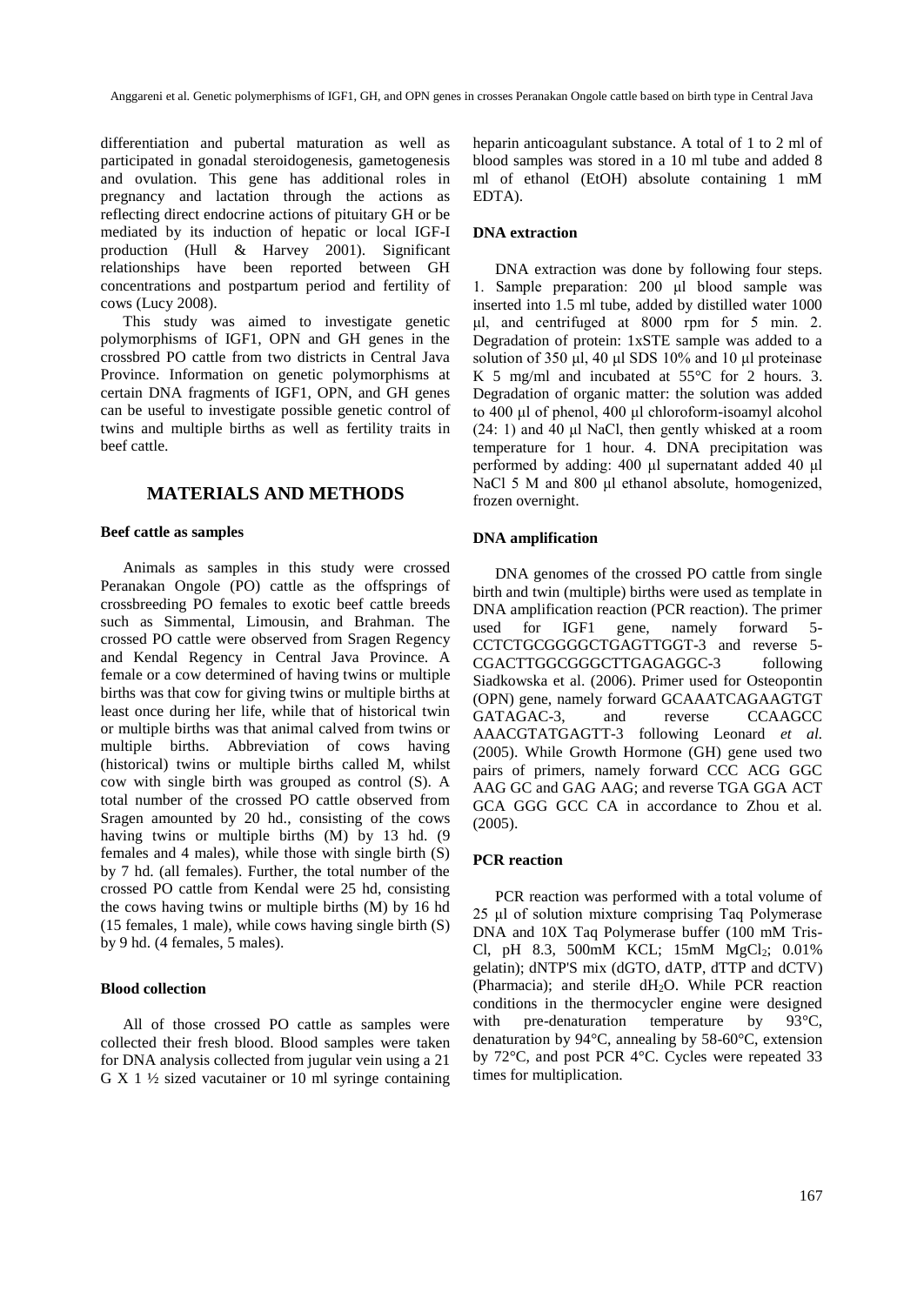## **Genotyping**

To detect genetic variants of specific base fragments of each IGF1, OPN and GH genes were performed by PCR 5 μl product added 1 μl distillation water, 0.7 μl buffer, and restriction enzime 0.3 μl, then incubated at 37°C for 16 h. DNA cutting products were visualized on 2% agarose gel with 0.5 x TBE buffer (Tris-Borate EDTA, then coloured ethidium bromide. Electrophoretic results were observed with the aid of UV light transilluminator.

## **Analysis of genetic polymorphism**

Analysis of genetic polymorphism or SNPs (single nucleotide polymorphisms) from each locus of IGF1|*Sna*BI GH|*MSp*I and OPN|*Bsr*I were conducted by Poggene 32 packet programme for:

- a. Genotype and allele frequency by computing genotype number of all genotypes in a population
- b. Hardy-Weinberg (H-W) Equilibrium by testing Chi-Square calculation
- c. Heterozygosity observation (Ho) and expectation (He) by estimating on the base on allele frequency
- d. Shannon's Information index

## **RESULTS AND DISCUSSION**

#### **Genotyping genes**

SNP polymorphisms in IGF1 gene to be considered as potential molecular markers for economic traits providing reproduction traits (Leonard et al. 2005; Lucy 2008; Sami et al. 2011; Singh et al*.* 2014). DNA amplification of IGF1, OPN, and GH genes using PCR techniques by following specific primer design was successfully performed on all blood samples of the crossed PO cattle observed. Amplification products were obtained for single birth as well as twins and multiple births of the crossed PO cattle from Sragen (S  $= 7$  hd, and M  $= 13$  hd.) and also from Kendal (S  $= 9$ ) hd, and  $M = 16$  hd).

## **IGF1 gene**

Bovine *IGF1* gene is located on chromosome 5 (BTA5) at nucleotide positions 66,532,877- 66,604,734 (UMD\_3.1, Chromosome, *Bos taurus*, Ensembl) with the provisional nucleotide sequence is approximately 72 kb (ID number 281239) (Reyna et al*.* 2010). DNA amplification was performed at intron 1 of IGF1 gene that resulted in a DNA fragment size by 249 bp (Siadkowska et al. 2006**)**. Amplicon products were genotyped by *Sna*BI restriction enzyme. However, *Sna*BI enzyme did not cut specific DNA cutting sites at the intron 1 of IGF1 of all the crossed PO cattle observed. This happened both for single birth as well as for twins and multiple births from the two locations. Genotyping IGF1|*Sna*BI locus in the crossed PO cattle produced only one fragment of 249 bp. This means that all these animals had only one type of genotype, namely BB genotype. In contrast, there was not found either AA genotype (223 and 26 bp) or AB genotype (249, 223 and 26 bp). None of the genetic variation or SNP of IGF1|*Sna*BI locus was possibly due to no C/T base transition as a specific cutting site of *Sna*BI restriction enzyme.

## **OPN gene**

Bovine OPN gene or *SPP1* gene comprises 7 exons spanning about 7 kb of genomic DNA (GenBank accession number NW 255516). OPN gene is composed of 6961 bp in total length: 1331 bp in processed length and 278 in protein product lengths. DNA amplicons of OPN gene were cut by a BsrI enzyme to detect a point mutation at specific base fragment at intron 4. Genetic polymorphism of OPN gene was studied by following Leonard et al. (2005) that found a C/T transition at intron 4 in a non-code 5 'region of OPN gene in Bos taurus cattle. Amplification products of DNA fragments of OPN|BsrI locus resulted in a base fragment size by 290 bp. For restricting DNA fragments of OPN|BsrI locus into two DNA bands by 200 and 90 bp was expressed as CC genotype. While, CT genotype was identified for the occurrence of three DNA bands by 290, 200, and 90 bp. If the DNA amplicons was not cut off by restriction enzyme resulting only one DNA band by 290 bp for TT genotype resulted.

## **GH gene**

PCR products of GH gene were cut by the Msp1 enzyme to detect a point mutation at intron 3 of GH gene. When DNA fragments at intron 3 of GH gene after the cutting by the Msp1 enzyme produced two bands by 223 bp and 104 bp, so it was identified as BB genotype. For the producing only one DNA band by 327 bp was called AA genotype. When the existing three DNA bands of 327 bp, 223 pb, and 104 bp were named AB genotype. Results from this study were consistent to the previous study by Khatib et al. (2009**)** for identifying three AA, AB, and BB genotypes from the GH|Msp1 gene in Bos taurus dairy cattle.

#### **Genotype and allele frequency**

Genetic diversity is expressed as the total number of genetic characters that build the genetic makeup of a species, breed or population. Genetic diversity serves as a way for populations to adapt to changing environments. While more genetic variations exist, it is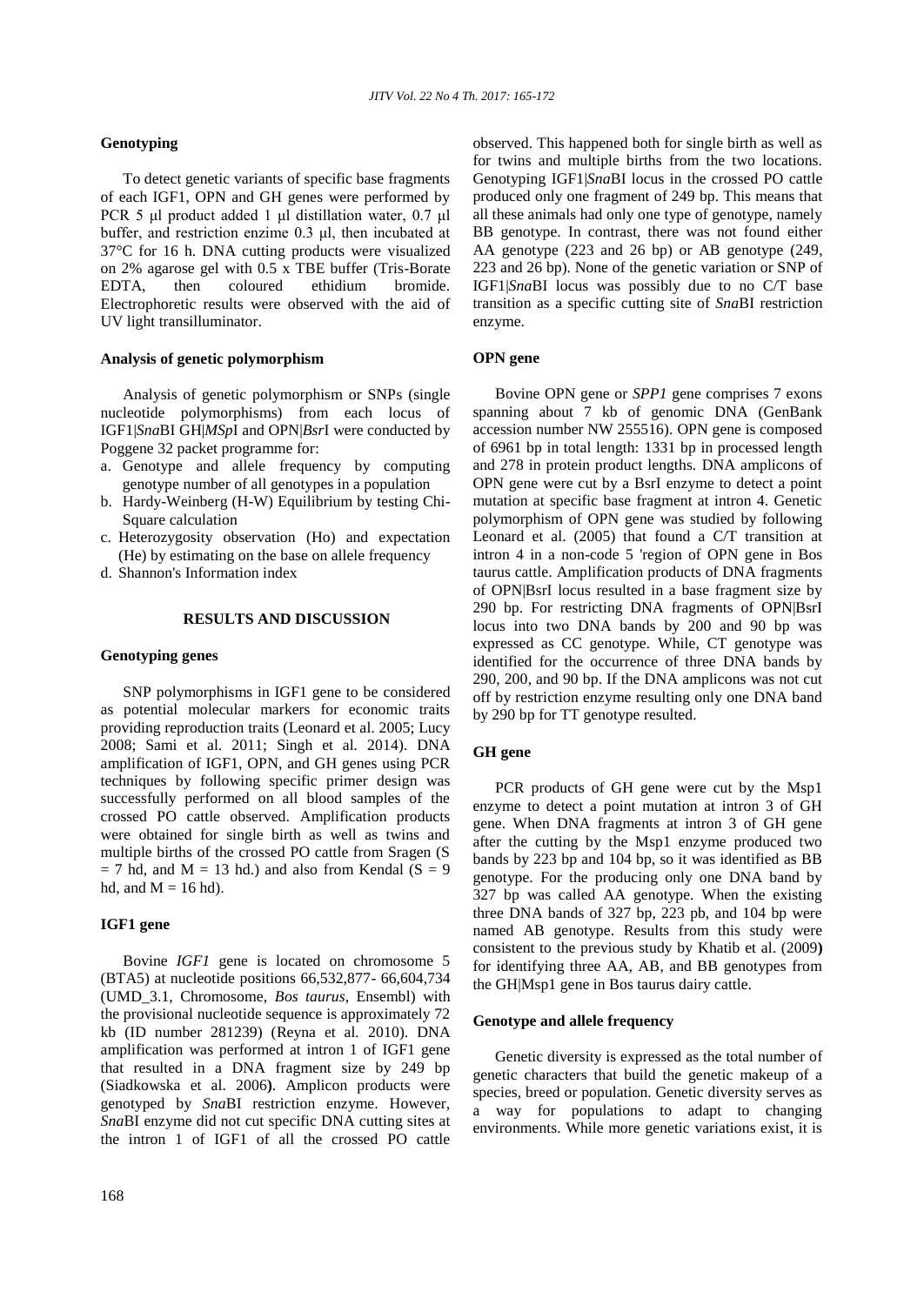Anggareni et al. Genetic polymerphisms of IGF1, GH, and OPN genes in crosses Peranakan Ongole cattle based on birth type in Central Java

| Gene/      | Single Birth |       |        |              | Twins / Multiple Births |       |           |        |             |       |
|------------|--------------|-------|--------|--------------|-------------------------|-------|-----------|--------|-------------|-------|
| Location   | Genotype     |       | Allele |              | Genotype                |       |           | Allele |             |       |
| IGF1       | AA           | AВ    | BB     | A            | B                       | AA    | AB        | BB     | A           | B     |
| Sragen     | 0.000        | 0.000 | 1.000  | 0.000        | 1.000                   | 0.000 | 0.000     | 1.000  | 0.000       | 1.000 |
| Kendal     | 0.000        | 0.000 | 1.000  | 0.000        | 1.000                   | 0.000 | 0.000     | 1.000  | 0.000       | 1.000 |
| Total      | 0.000        | 0.000 | 1.000  | 0.000        | 1.000                   | 0.000 | 0.000     | 1.000  | 0.000       | 1.000 |
| <b>OPN</b> | CC           | CT    | TT     | $\mathsf{C}$ | T                       | CC    | <b>CT</b> | TT     | $\mathbf C$ | T     |
| Sragen     | 0.000        | 0.000 | 1.000  | 0.143        | 0.857                   | 0.000 | 0.667     | 0.333  | 0.333       | 0.667 |
| Kendal     | 0.000        | 0.250 | 0.750  | 0.214        | 0.786                   | 0.000 | 0.471     | 0.529  | 0.300       | 0.700 |
| Total      | 0.000        | 0.125 | 0.875  | 0.167        | 0.833                   | 0.000 | 0.552     | 0.448  | 0.304       | 0.696 |
| GH         | AA           | AB    | BB     | A            | B                       | AA    | AB        | BB     | A           | B     |
| Sragen     | 0.375        | 0.625 | 0.000  | 0.714        | 0.286                   | 0.083 | 0.417     | 0.500  | 0.273       | 0.727 |
| Kendal     | 0.000        | 0.000 | 1.000  | 0.000        | 1.000                   | 0.118 | 0.471     | 0.412  | 0.344       | 0.656 |
| Total      | 0.188        | 0.313 | 0.500  | 0.333        | 0.667                   | 0.103 | 0.448     | 0.448  | 0.321       | 0.679 |

**Table 1**. Genotype and allele frequencies of IGF1, OPN, and GH Genes of the crossed PO cattle based on birth type

more likely that animals will have a better adaptation to the environment. Cattle is a diploid organism that has two potential alleles at a particular fragment of a gene. If a cattle have the same allele, it is expressed as homozygous, otherwise to be heterozygous. A codominant allele is very useful to serve as a genetic marker. The frequency of alleles and genotypes can reflect genetic diversity of animal population.

As previously stated that genotyping intron 1 of IGF1|SnaBI locus on all of the crossed PO cattle in this study produced the only BB genotype with the DNA fragment of 249 bp. This means each individual of both historical twin (multiple) births and the single birth of the crossed PO cattle from the two locations had the only BB genotype (Table 1). Thus only the B allele was found (1,000), otherwise no A allele. An allele is said to be monomorphic if that allele frequency is more than 0.99. No genetic variation or monomorphic of the specific base cutting site, known as C/T base transition, at intron 1 of IGF1|SnaBI locus was identified. Certain SNPs or genotypes of IGF1 gene are presumed for having genetic control in stimulating multiple ovulation rates to give potential twins or multiple pregnancies (Echternkamp et al*.* 1990; Gregory et al. 1997; Singh et al*.* 2014). By the finding monomorphic base at the specific base of SnaBI cutting site from this results indicated that IGF1|*Sna*BI locus cannot be used to investigate possible genetic control of twins and multiple births in the crossbred PO cattle.

Several studies, however, identified an SNP at the intron 1 of IGF1 using a *Sna*BI restriction enzyme showing a T>C transition at the specific cutting site of *Sna*BI restriction enzyme in Cattle. Frequently B allele was reported dominant than A allele showing that BB cattle very dominant to those AA and AB cattle. Yurnalis et al*.* (2017) from a study in local Pesisir cattle in West Sumatera reported frequencies of AA, AB, and BB genotypes were successively 0.0125, 0.0125, and 0.9750 and resulted frequencies of A and B alleles were<br>0.00625, and 0.99375 respectively. Genetic 0.00625, and 0.99375 respectively. Genetic polymorphism of IGF-I gene was also reported from Bali cattle of which an SNP as a transition mutation T/C being identified by restriction enzyme *Rsa*I at exon 4 with the frequency of C allele higher than that of T allele, namely 0.836 vs. 0.164 (Maskura et al. 2012). Furtherly genotyping IGF1 by PCR – RFLP method using *Taq*I and *Msp*I restriction enzymes and amplification-created restriction site (ACRS) one by *Sna*BI, *Tas*I and *Taq*I restriction enzymes in Poland Cattle, Szewczuk (2016) reported frequencies of the most common alleles by 0.67 for T allele (IGF1|*Sna*BI), 0.85 for A allele (IGF1|*Tas*I), 0.95 for C allele (IGF1R|*Taq*I), 0.84 for G allele (IGF1R|*Msp*I) and 0.69 for G allele (IGF1R|*Taq*I).

Genotyping at intron 4 of OPN|BsrI polymorphism in the crossed PO cattle did not produce CC genotype for both single and twins or multiple births for the two locations. Single birth cattle in both locations had higher frequencies of TT genotype (0.750 to 1.000) than CT genotype (0.000 - 0.250). Whilst for twins and multiple births ones had higher frequencies of CT genotype (0.471 - 0.667) than TT one (0.333 - 0.529). These results suggested that single birth had more common for homozygous BB cattle, whereas twins and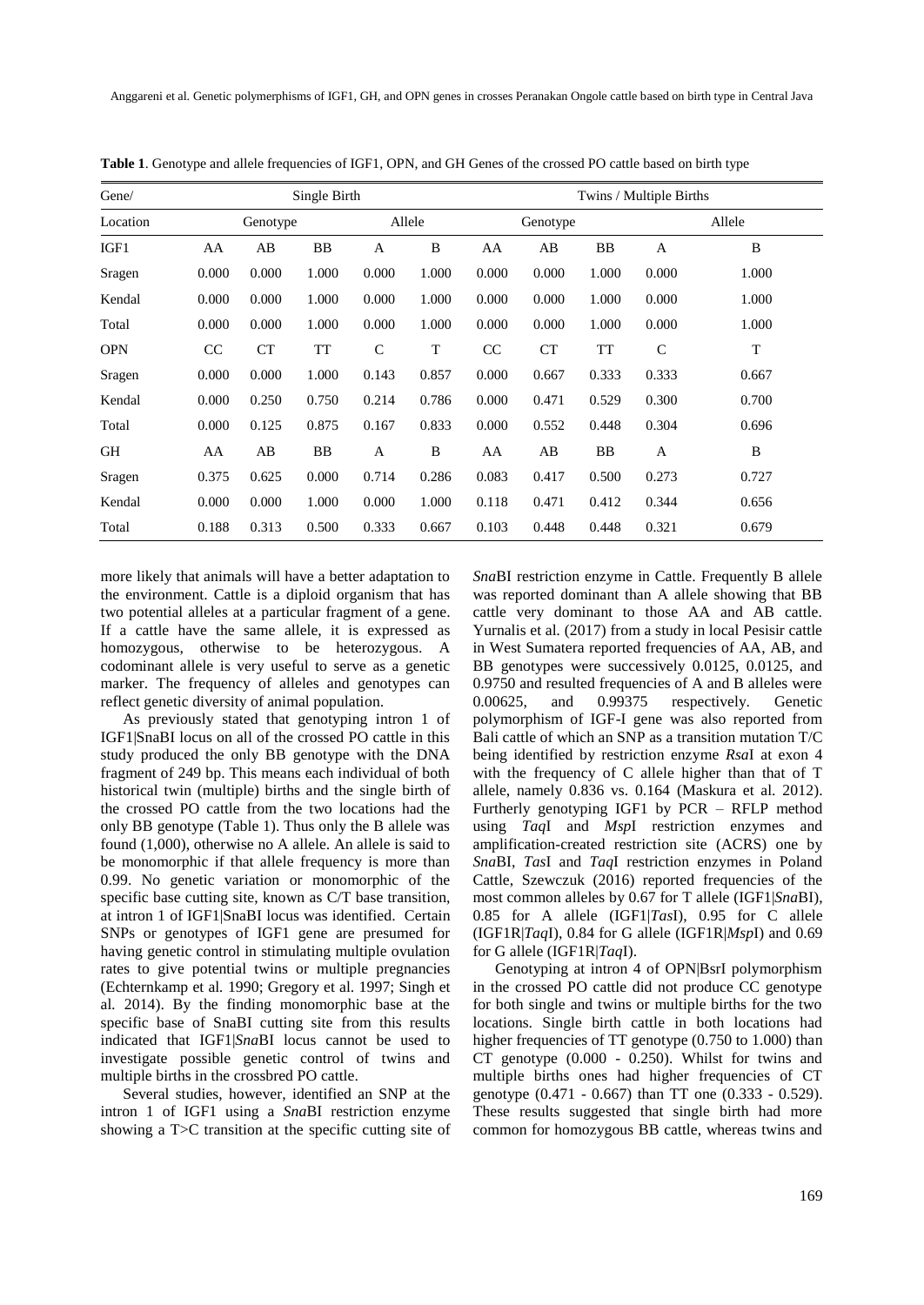multiple births were more frequent in heterozygous CT cattle. High CT and TT genotypes resulted in higher T allele against C allele for both single birth or twins and multiple births of the crossed PO cattle in this study. Pareek et al. (2008) reported OPN or *SPP1 C>T* SNP polymorphism was also found within the intron IV of bovines *SPP1* gene that was investigated in selected breeds of beef (Hereford and Limousine) and dairy (Polish HF and Polish Red) cattle. The study revealed significant differences in the distribution of *C* and *T*  alleles among the analysed panel of cattle breeds. In general allele frequencies of T and C were 0.59 and 0.41 respectively; so frequencies of TT, CT and CC genotypes were 34.69, 48.62, and 16.69 respectively.

Growth hormone (GH) is an anabolic hormone synthesized and secreted by somatotropic cells in an anterior pituitary lobe (Ayuk & Sheppard 2006). The specific DNA cutting site at intron 3 of GH|MspI locus lies at position 1547 (Zhang et al. 1993). Genotyping DNA fragments at intron 3 of GH|MspI SNP polymorphism in the crossed PO cattle in twin and multiple births had higher frequencies of AB genotype (0.417 - 0.471) and BB genotype (0.412 - 0.500) than AA genotype (0.083 - 0.118). The same pattern was found in single birth type. AB cattle were found higher than AA one. Even in Kendal, single birth cattle was just identified only for BB genotype. These results indicated that both single birth and twins (multiple) births of the crossed PO cattle had higher AB and BB genotype than AA one. Thus frequencies of B allele were higher than those of A allele A across birth type and location. DNA polymorphism of GH|MspI locus in Aceh cattle was reported by Putra et al. (2013) to have only TT genotype (BB genotype) resulting frequency of T allele was 1,000 and monomorphic.

## **Heterozygosity**

Estimation of heterozygosity value was obtained to determine the level of genetic diversity in the crossed PO cattle population observed. This information can be used to help the effectiveness of selection program on breeding stocks to be used as a genetic source in the next generation (Marson et al. 2005). Heterozygosity observation (Ho) of OPN|BsrI and GH|MspI loci of the crossed PO cattle by birth type are listed in Table 2. Heterozygosity expectation (He) is required to know the difference to heterozygosity observation (Ho). For the IGF1|SnaBI locus with the only BB genotype in all of the crossed PO cattle lead to Ho value of 0.000.

For OPN|BsrI locus in the crossed PO cattle from both locations showed Ho values were higher than He values. It was for single birth namely  $Ho = 0.2857$  -0.4286 vs He =  $0.2637 - 0.3626$ ; while that for multiple births, namely  $Ho = 0.6000 - 0.6667$  vs  $He = 0.4345$  -0.4638. Ho values were higher than the He values from this OPN|BsrI locus could be an indication for a good heterozygosity level this gene polymorphism in the crossed PO cattle either for single birth and twins or multiple births. OPN|BsrI locus, therefore, could be considered as a molecular selection in regarding increase probability of twins or multiple births in beef cattle. According to Javanmard et al. (2005), a heterozygosity value above 0.5 (50%) indicates a high variation of a gene in a population. Molecular selection by using OPN|BsrI gene might be possible to give a good selection respond in improving twin or multiple births in beef cattle.

However, the opposite result was found to GH|MspI locus in which the crossed PO cattle in multiple births had relatively smaller Ho values compared to He values, ie Ho = 0.3636 - 0.4375 vs He = 0.4156 - 0.4657. This indicated heterozygosity level of GH|MspI

**Table 2.** Heterozygosity observation (Ho) and heterozygosity expectation (He) of OPN and GH genes of the crossed Peranakan Ongole based on birth type

| Gene       | Location       |        | Single birth |          | Twins / Multiple Births |        |         |  |
|------------|----------------|--------|--------------|----------|-------------------------|--------|---------|--|
|            | Heterozygosity | Ho     | He           | Polymor. | Ho                      | He     | Polymor |  |
| <b>OPN</b> | Sragen         | 0.2857 | 0.2637       | 100 %    | 0.6667                  | 0.4638 | 100 %   |  |
|            | Kendal         | 0.4286 | 0.3626       | 100 %    | 0.6000                  | 0.4345 | 100 %   |  |
|            | Total          | 0.3333 | 0.2874       | 100 %    | 0.6071                  | 0.4305 | 100 %   |  |
| <b>GH</b>  | Sragen         | 0.5714 | 0.4396       | 100 %    | 0.3636                  | 0.4156 | 100 %   |  |
|            | Kendal         | 0.0000 | 0.0000       | $0\%$    | 0.4375                  | 0.4657 | 100 %   |  |
|            | Total          | 0.2667 | 0.4598       | 100 %    | 0.4286                  | 0.4442 | 100 %   |  |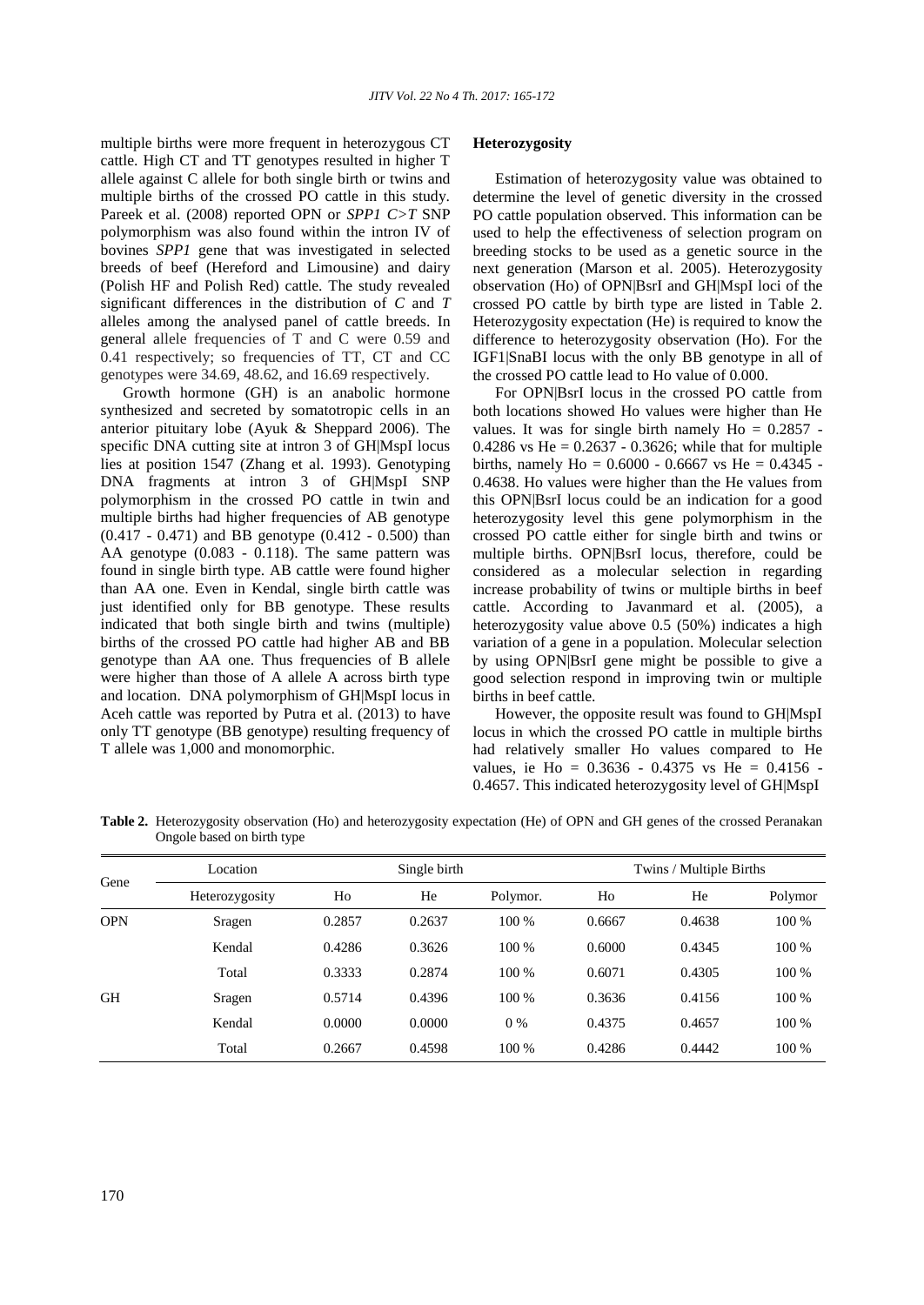Anggareni et al. Genetic polymerphisms of IGF1, GH, and OPN genes in crosses Peranakan Ongole cattle based on birth type in Central Java

| Gene       | Location  |                          | Single Birth             |                          | Twins/Multiple Births |                |         |  |
|------------|-----------|--------------------------|--------------------------|--------------------------|-----------------------|----------------|---------|--|
|            | H-W Equi. | $\chi^2$                 | $\chi^2(0,05)$           | Signif.                  | $\chi^2$              | $\chi^2(0.05)$ | Signif. |  |
| <b>OPN</b> | Sragen    | 0.9009                   | 0.7630                   | *                        | 2.5667                | 0.1091         | *       |  |
|            | Kendal    | 0.2143                   | 0.7857                   | ns                       | 2.4000                | 0.1213         | *       |  |
|            | Total     | 0.1667                   | 0.8333                   | ns                       | 4.9555                | 0.0260         | *       |  |
| <b>GH</b>  | Sragen    | 0.8000                   | 0.3711                   | *                        | 0.2000                | 0.6547         | ns      |  |
|            | Kendal    | $\overline{\phantom{0}}$ | $\overline{\phantom{0}}$ | $\overline{\phantom{a}}$ | 0.0636                | 0.8008         | ns      |  |
|            | Total     | 2.8884                   | 0.08922                  | *                        | 0.0362                | 0.8492         | ns      |  |

**Tabel 3**. Hardy-Weinberg Equilibrium of OPN and GH genes of the crossed Ongole Grade cattle based on birth type

\*) values in the same row shows significantly difference (P<0.05)

locus was relatively low in twin and multiple births in both locations. Generally, OPN|BsrI and GH|MspI loci.had high polymorphic level (100%), the exception was for GH|MspI for the single birth type from Kendal which was monomorphic with only the BB genotype

## **Hardy-weinberg equilibrium**

Chi-square analysis can be used to determine whether or not the genotype frequency  $(p^2, 2pq, q^2)$  or allele frequencies (p and q) in a population. The results of Chi-square analysis can be used as an indicator of population equilibrium known as Hardy - Weinberg Equilibrium. Chi-square value (χ2) of OPN|BsrI locus in the crossed PO cattle showed significantly different  $(\chi^2 > \chi^2 \ (0.05))$  for single and multiple births in both locations, excepting for single birth in Kendal. It can be stated that allele frequency of OPN|BsrI locus of the crossed PO cattle was not in equilibrium for twins and multiple births from both locations.

χ2 value of the crossed PO cattle of GH|MspI locus from single birth type could not calculate because of it was monomorphic. Genotype frequencies in the crossed PO cattle, therefore, did not meet the assumptions for Hardy-Weinberg equilibrium analysis. Furthermore, GH|MspI polymorphism in multiple births in both locations had Chi-Square values higher ( $(\gamma 2 > \gamma 2 (0.05))$ , so it can be stated that these two populations were in Hardy – Weinberg equilibrium. This means that mating among individual cattle from twins and multiple births in both locations was in equilibrium. A population can be stated in a Hardy-Weinberg equilibrium if the frequency of dominant and recessive alleles are constant from generation to generation, there is no selection, mutation, migration, and genetic drift.

## **CONCLUSION**

Genotyping intron 1 of IGF1|SnaBI locus on all of the crossed PO cattle in this study produced the only BB genotype with the DNA fragment of 249 bp. By the finding monomorphic base at the specific base of SnaBI cutting site from this results indicated that IGF1|*Sna*BI locus cannot be used to investigate possible genetic control of twins and multiple births in the crossbred PO cattle. Whilst genotyping GH|*MSp*I and OPN|*Bsr*I loci were polymorphic that useful as initial information for molecular selection on fertility traits in beef cattle. GH|MspI locus in the crossed PO cattle from multiple births was in equilibrium H-W equilibrium contrasting to OPN|BsrI locus indicating that the frequencies of AA and BB alleles of GH|MspI were constant by generations.

#### **REFERENCES**

- Ayuk J, Sheppard MC. 2006. Growth hormone and its disorders. Postgrad Med J. 82:24-30.
- Çobanoğlu Ö. 2010. Twinning in cattle: Desirable or undesirable?. J Biol Environment Sci. 4:1-8.
- Deb RU, Singh, Kumar S. 2012. Molecular tools and their application in genetic research. Meerut, UP, (India): Technical Bulletin, Project Directorate on Cattle, ICAR.
- [DGLAH] Directorate General of Livestock and Animal Health. 2017. Livestock statistic book. Jakarta (Indones): Ministry of Agriculture.
- Echternkamp SE, Gregory KE, Dickerson GE, Cundiff LV, Koch RM, Van Vleck LD. 1990. Twinning in cattle: II. Genetic and environmental effects on ovulation rate in pubertal heifers and postpartum cows and the effects of ovulation rate on embryonic survival. J Anim Sci. 68:1877.
- Gregory KE, Echternkamp SE, Cundiff LV. 1997. Effects of twinning on dystocia, calf survival, calf growth, carcass traits, and cow productivity. J Anim Sci. 74:1223–1233.
- Hull KL, Harvey S, 2001. Growth hormone: roles in female reproduction. Rev J Endocrinol. 168:1–23.
- Javanmard A, Asadazadeh N, Banabazi MH, Tavakolian J. 2005. The allele and genotype frequencies of bovine